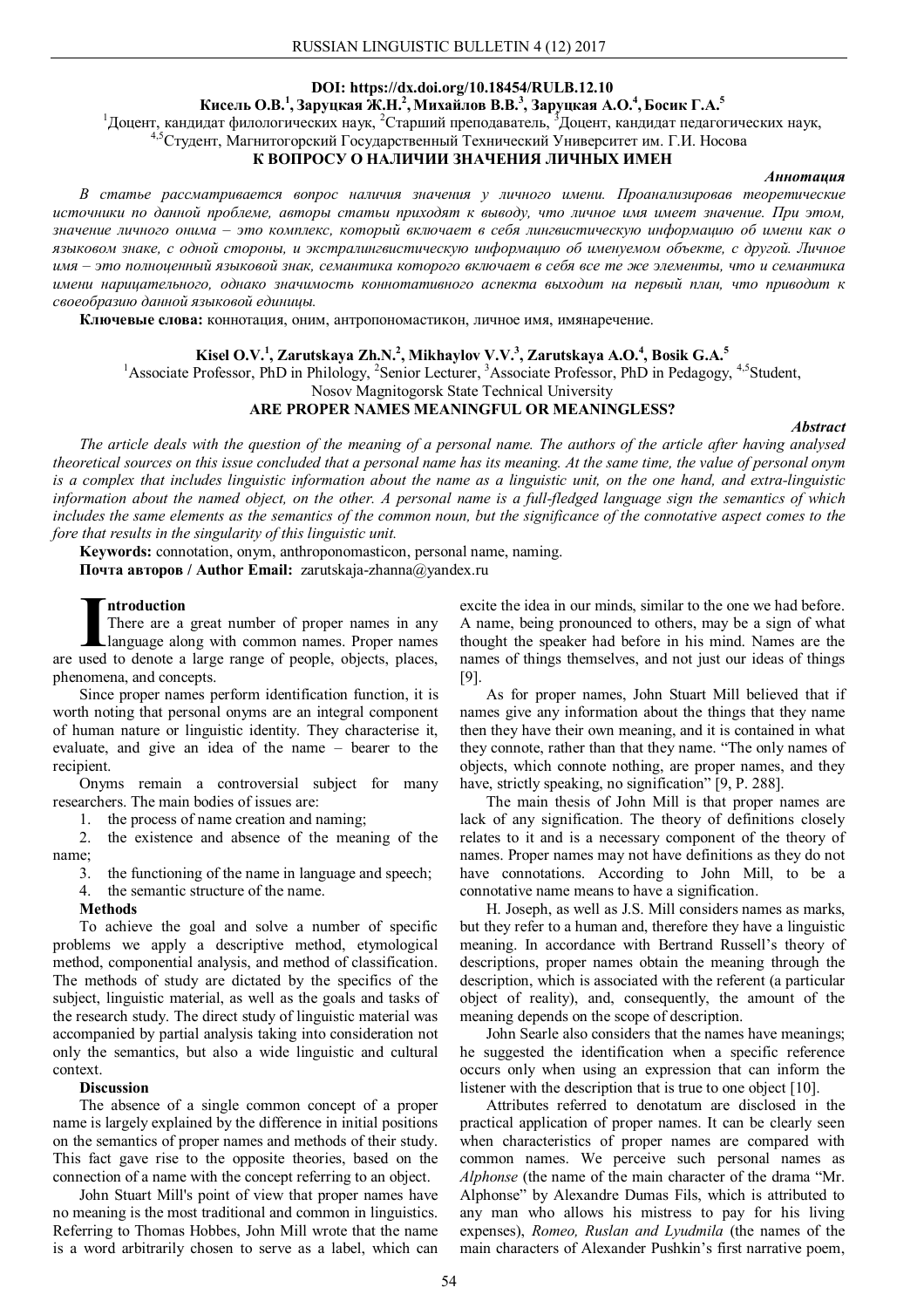which moved into adjunction to the category of common nouns in the Russian language area) on the associative background when revealing a large amount of meanings. Moreover, we often associate the names with the names of well-known bearers of a particular name; that means that the name bears stable associations with sample bearers in a national area.

The meaning of the name appears as the amount of characteristics and represents itself as if it were a point of contact in linguistic and extralinguistic context.

The linguistic part of the meaning of onym is the specific character of the existence of the name in the language, its perception, history, and etymology of its appellative base. The extralinguistic part of onym involves the conditions for the name existence in society, cultural and historical associations, the specific relationship between the name and the object being named, as well as the degree of popularity of the name-*bearer.*

Personal onyms as lexical units consisting of a certain set of the semes: a man, sex, ethnicity, as well as they may also have social, religious, and age-related connotations.

Without reference to any particular person all personal names, surnames, patronymic have the same set of characteristics. When anthroponym is firstly mentioned in the text or speech, it points to the number of persons with the same name who, however, belong to a certain nationality, certain generation.

The speaker who uses the personal name in the speech associates the name with the characteristics of the bearers of such a name who are familiar to him/her. The circle of people who are known for the speaker will be united in the social or territorial communities where individualisation of the person – the name-bearer will be implemented.

Therefore, from the abovementioned, we can conclude that the personal name has the meaning. It relates to a particular person and performs its main function that is it identifies the name-bearer; and as a linguistic unit the name stores the information and has a cumulative function.

A significative component of the meaning of the personal name is reduced to the plan of expression. As for the plan of expression of personal names, it has two aspects. On the one hand, it is etymology expressed by a noun, which has been turned into a name and gives it the content; on the other hand, it is lost, rethought, and associatively reinterpreted over time to create a new content.

The meaning of a personal name (the relationship between the name and the meaning) one should not only consider the connection of the name with its bearer (with extralinguistic information), but establish the denotation of the onym.

Extralinguistic part of the meaning can be named by different terms: denotation, designatum, referent, and object.

According to E. Grodzinskiy [2], we may divide proper names into:

 mono-designated – proper names in the ideal sense having only one bearer *(Jesus, Judah)*;

• multi-designated – names having many bearers *(Ivan, German);*

 undesignated – names of mythological creatures really did not exist *(Voldemort, Dobby)*.

This classification allows us not only to relate onym to one or another group (to identify the bearer) but to determine connotative shades of a personal onym (expressive, emotive, and cultural).

A connotative aspect in the semantic structure of onym does not level but provides it with emotional, expressive, cultural, and social coloration.

The connotation can be freely reproduced and be stable, therefore it can be included in the semantic structure of the word.

We include evaluative, emotive, expressive, and cultural components in the structure of the connotation of personal onyms. These four elements are not a mechanical sum, but they are an interdependent unit.

We can distinguish various components in the evaluative component of personal onyms based on expressive characteristic of the name-bearer:

 personal (diminutive and hypocoristic derivatives of personal onyms). Derivatives combine abbreviated, hypocoristic, diminutive, and familiar names, which are not amenable for a clear differentiation;

 social (a relation to a famous name based on nationwide and group stereotypes) - the American politician said at the press conference that he worked with *Jack Kennedy* and *Joe Califano, Cy Vanse*. This naming of the person is not typical for standard naming, but in this case, they expressed a positive emotional assessment with a touch of familiarity, due to which the speaker emphasized his personal nearness to the mentioned politicians;

 registrative (the use of derivatives in formal and informal situations) - *Rina* Zelyenaya – the full form of the name is *Ekaterina.*

**Results**

1. In our study, we concluded that a personal name has a meaning. It relates to a particular person and performs its basic function to identify the name-carrier.

2. The specific character of the semantic structure of the personal name defines its specialisation in the identifying function and reveals the main trends in the occurrence of various kinds of connotations.

3. Connotation of the name refers to the wide array of positive and negative associations of the name-bearer. Connotation and denotation are two aspects of onyms. In this case, the connotative characteristics cannot exist without the denotative meanings.

4. Connotation represents the various social and cultural implications, or emotional features associated with the name-bearers.

This study breaks a new ground for a future research of extralinguistic characteristics of personal names especially interconnectivity of connotative meaning with motivation for naming.

### **Список литературы / References**

1. Бондалетов В.Д. Русская ономастика / В.Д. Бондалетов. – М.: Просвещение, 1983. – 224 с.

2. Гродзинский Е.В. Очерк общей теории имен собственных / Е.В. Гродзинский. М.: Наука, 1973. – 87 с.

3. Кисель О.В. Коннотативные аспекты семантики личных имен: дисс. … канд. филол. наук: 10.02.19 : защищена 03.03.2009 / Кисель Олеся Владимировна. – Челябинск, 2009. – 183 с.

4. Кисель О.В. Межъязыковая передача личного имени через призму коннотативного аспекта семантики онимов / О.В. Кисель, Ж.Н. Заруцкая // Проблемы истории, филологии, культуры. – 2015. – №3. – С. 393-399.

5. Подольская Н. В. Словарь русской ономастической терминологии / Отв. ред. А. В. Суперанская. – Изд. 2-е, перераб. и доп. – М.: Наука, 1988. – 192 с.